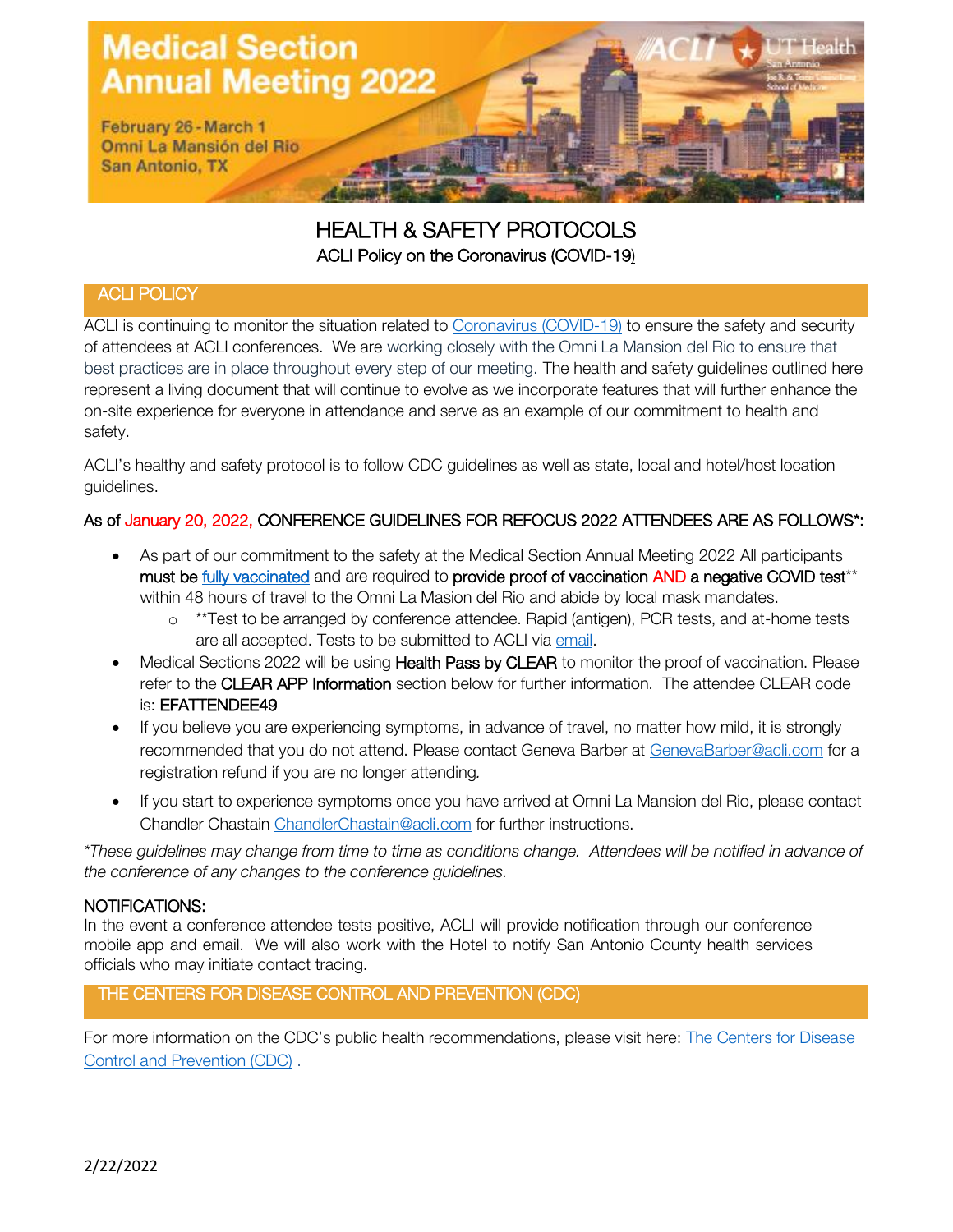# HOTEL HEALTH & SAFETY PROTOCOLS

Our top priority has always been, and will continue to be, the safety and well-being of its associates and guests. Additional steps will be taken for associates to ensure all are adhering to local government requirements. For more information on the hotel's enhanced precautions, please visit [The Omni Hotel and Resort Health and](https://www.omnihotels.com/-/media/files/omni-safe-and-clean-standards.pdf?la=en)  [Safety Guide.](https://www.omnihotels.com/-/media/files/omni-safe-and-clean-standards.pdf?la=en)

# Hotel:

If a hotel guest or event attendee is presumed to have, is exhibiting symptoms of or is lab-diagnosed with COVID-19, the following safety protocol will be enacted.

- Confirm medical assistance needs, call 9-1-1 if necessary, or otherwise isolate the person in a quest room or another private space. Initiate internal phone tree that includes loss prevention, as appropriate.
- Consistent with privacy considerations, alert planner/group contact if the individual is associated with an event. Where possible, assist health professionals with contact tracing and communication of procedures and guidelines to those impacted.
- Deep clean all known points of contact/exposure, and re-clean impacted common and high traffic areas on property regardless of when they were last cleaned.
- Hotel team will contact sick individual if they are sheltering in place in a guest room and offer to provide additional assistance.
- If the sick individual is a current guest at Omni Hotels & Resorts, their room (after the guest has checked out) will be immediately removed from inventory until the entire room has undergone an extensive deep clean process.

#### Associates:

- Associates are required to stay home if they are not feeling well or exhibiting CDC-defined symptoms associated with COVID-19.
- Associates who appear sick at work will be sent home. All associates who prepare or handle food will be required to wear gloves and hairnets/hats, and other protective equipment, such as masks, consistent with government requirements while preparing food or in any food preparation areas.
- Associate common areas (e.g., associate cafeterias, uniform stations, locker rooms) will be routinely cleaned and sanitized.
- All associates will be required to complete thorough training regarding the updated hygiene policy and general best practices.
- Areas of training will include proper personal hygiene; available preventative measures; steps to protect themselves, associates and guests; and cleaning protocols and requirements throughout each hotel.
- Associates will help remind guests to wear masks when required by local government.

#### Cleanliness:

- High-traffic areas including restrooms, lobbies and other public areas will be routinely cleaned and sanitized. We will continue to utilize Ecolab products approved by the EPA as effective disinfectants against COVID-19.
- When available, electrostatic sprayers will be used to all public spaces and common areas daily (including hotel lobby, fitness center, spa and meeting space).
- We will increase the frequency of cleaning and sanitizing food contact areas or disinfecting non-food contact areas, including: Disinfecting high-touch areas frequently including front desk counters, guest room keys, elevator buttons, staircase and escalator railings, restrooms, door handles, and ATM machines
- Additional guest sanitizing stations will be added throughout the hotel in public areas and front desk. There will be an increased frequency of trash removal.
- Our engineering team will increase cleaning of HVAC systems, bring in more outside air as allowable, and frequently replace air filters in all spaces throughout the hotel.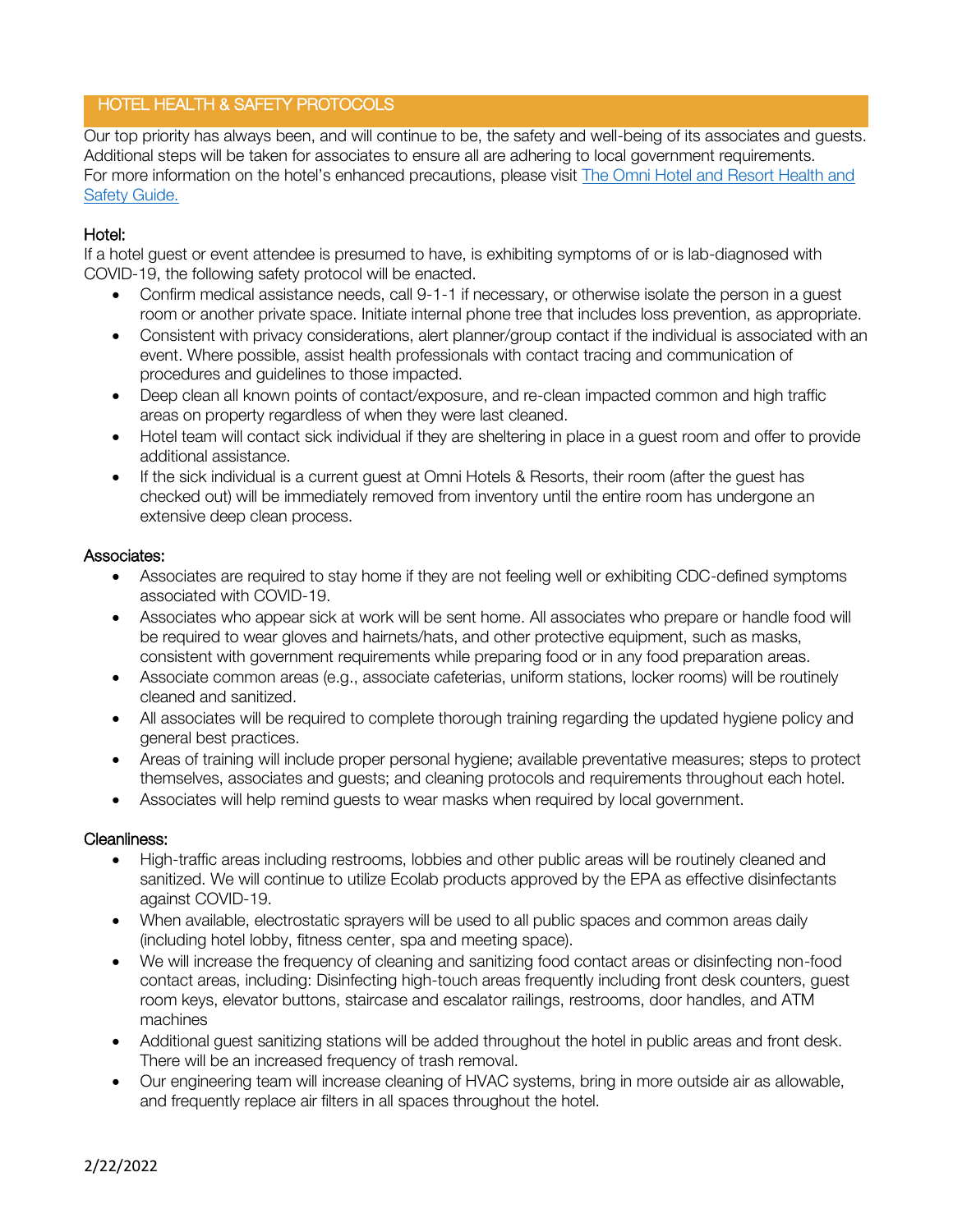#### Parking:

- Valet stands will be disinfected frequently and will include appropriate markings for social distancing, when possible.
- We will adjust payment options to allow for a contactless experience, where practical.
- Attendants will wear mask during any guest interactions based on local government requirements.
- Each partnering valet vendor will provide their own brand safety and cleanliness standards.
- Ask your hotel contact for a copy of the vendor guidelines, if desired.

#### Arrival Experience:

- Where practical, front doors will be placed open to limit touch.
- Bell staff will assist guests with bell carts. Guests are not permitted to take carts. Bell carts, scooters and wheelchairs will be disinfected frequently. Bell closet door will be disinfected daily.
- In-room guest delivery may be temporarily suspended, based on local government requirements.
- All other guest delivery items will follow a contactless procedure, when possible.
- Where practical, lobby furniture will be repositioned to allow for social distancing.
- High touch-areas will be cleaned and disinfected frequently.
- Elevator button panels and escalator/stair handrails will be cleaned and disinfected frequently.
- Where required physical barriers will be used for proper social distancing.
- Check-in and -out process will be limited or contactless, wherever possible.
- Room keys will be disinfected prior to providing keys to guest.
- Select Guest online check-in will be encouraged prior to arrival.
- Front Desk Alternative check-in locations for groups with a high-volume of arrivals within limited time intervals will be encouraged and arranged to allow for social distancing when possible.
- Associates will utilize texting features in an effort to minimize the use of quest room phones. Personal protective supplies are available upon request.

#### Amenities and Recreation:

- Retail space capacities will adhere to local government requirements. Contactless payment transactions will be offered when available.
- Golf facilities will follow mandates from its local PGA of America chapter. Golf carts will be cleaned frequently. All loaner clubs and/or rental equipment will be cleaned after each use. Bays at driving ranges may be spaced to allow for proper social distancing per local government requirements.
- Movable pool furniture may be spaced to encourage social distancing. All pool furniture and common areas will be cleaned frequently. Water in pools, hot tubs and spas are automatically and continuously disinfected through our existing equipment and processes.
- See F&B Outlets for more detailed information.

# STATE AND LOCAL INFORMATION

- San Antonio COVID-19 Safety
- Texas' [Information on COVID-19 Safety](https://dshs.texas.gov/coronavirus/)

#### CLEAP APP INFORMATION

Download and enroll here: [CLEAR app in the Apple App Store](https://nam02.safelinks.protection.outlook.com/?url=https%3A%2F%2Fapps.apple.com%2Fus%2Fapp%2Fclear-fast-touchless-access%2Fid1436333504&data=04%7C01%7Cmackenziecurtin%40acli.com%7C109cc0be4b1b4d0d290208d97887ada9%7Cff36238ffa774641891941d6d36ca6ea%7C0%7C0%7C637673346405911518%7CUnknown%7CTWFpbGZsb3d8eyJWIjoiMC4wLjAwMDAiLCJQIjoiV2luMzIiLCJBTiI6Ik1haWwiLCJXVCI6Mn0%3D%7C1000&sdata=LTA5cBqzFXmujbdJmTAhWn5u5igAwSBsL8o3BigqPuc%3D&reserved=0)

• In addition to Health Pass, we will also accept emailed verification of negative COVID-19 test [72] hours before arrival OR in-person COVID-19 vaccination record card.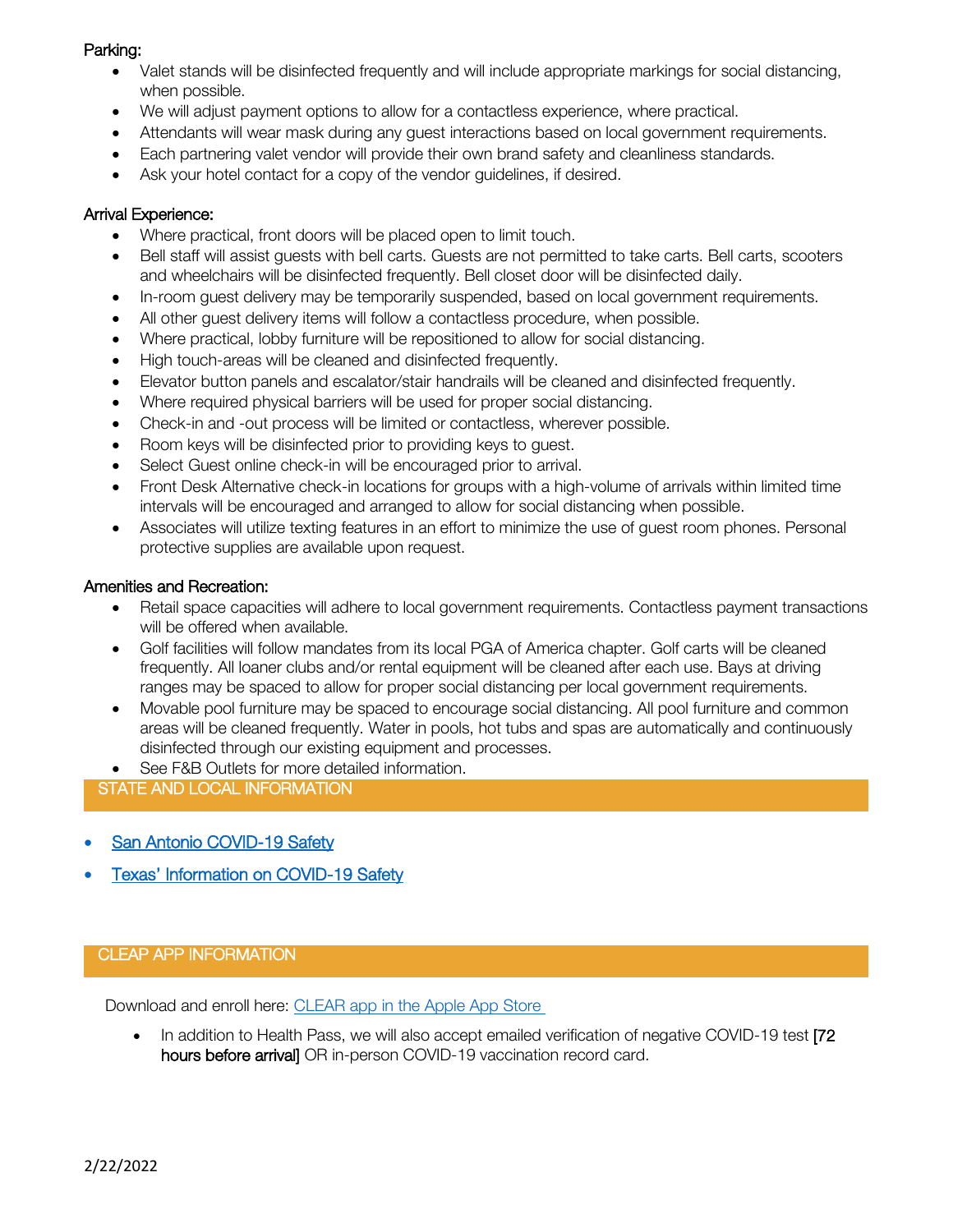• For the most efficient entry possible, every attendee should enroll with CLEAR before the event to complete their COVID-19 pre-screening. Once your vaccination record has been uploaded to the platform, it can typically take up to 30 minutes for your status to be verified. We encourage all attendees to complete this process at least 24 hours before the event.

# Health Pass by CLEAR

Get ready for the event by downloading CLEAR for free and completing the one time enrollment process to verify your entry requirements. You'll be able to use Health Pass to confirm entry requirements before entering through the CLEAR Fast Lanes.



#### Step 1: Download and enroll in CLEAR.

- 1. Download the CLEAR app and tap on the white Health Pass tile.
- 2. Select "Have a Code?" and enter the code [CLEAR EVENT CODE WILL BE EMAILED TO ATTENDEES IN "THINGS TO KNOW" EMAIL SENT ONE WEEK BEFORE CONFERENCE]
- 3. Tap "Enroll or verify your in CLEAR" to create your CLEAR member account
- 4. New to CLEAR? When prompted, enter your email address, phone number, and have your gov't issued photo ID ready to complete enrollment
- 5. Already a CLEAR member? Use the email address associated with your membership and snap a quick selfie to verify your identity
- 6. Continue to follow prompts on the Entry Requirements page to securely confirm your proof of vaccination or negative test results

#### Step 2: Before arriving to the event, complete your Health Pass.

- 1. Open the CLEAR app and tap on the white Your Pass tile
- 2. Confirm your identity with a quick selfie